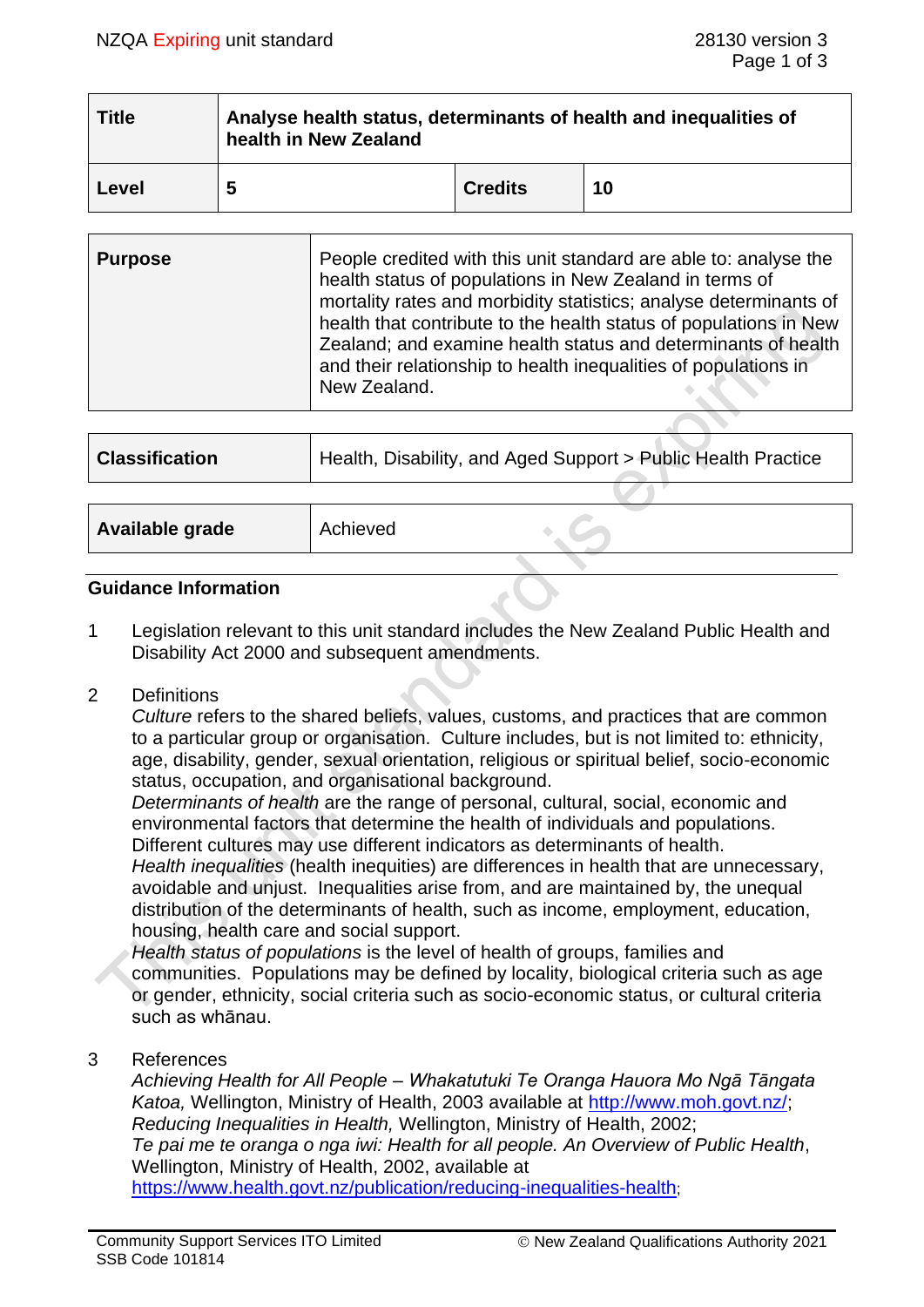*The Social, Cultural and Economic Determinants of Health in New Zealand: Action to Improve Health*, National Advisory Committee on Health and Disability (National Health Committee), June 1998;

Signal, L., Martin, J., Cram, F. and Robson, B. *The Health Equity Assessment Tool: A user's guide*, Wellington, Ministry of Health, 2008 (ISBN 978-0-478-31744-2 (Print), ISBN 978-0-478-31747-3), available from [http://www.health.govt.nz/;](http://www.health.govt.nz/)

Ministry of Health (2016). *The New Zealand Health Strategy 2016.* Wellington: Ministry of Health available from [http://www.health.govt.nz/;](http://www.health.govt.nz/)

Durie, M. *Maori health: key determinants for the next twenty-five years,* 2000, Pacific Health Dialog, 7 (1), 6-11.

# **Outcomes and performance criteria**

# **Outcome 1**

Analyse the health status of populations in New Zealand in terms of mortality rates and morbidity statistics.

Range health status must include – heart disease, cancer, diabetes, obesity, teenage suicide, infectious disease, injury, infant mortality, mental health issues.

# **Performance criteria**

- 1.1 Mortality rates and morbidity statistics are analysed to determine the health status of the populations.
	- Range populations may include but are not limited to Māori, non-Māori, Pacific peoples, refugees, youth, elderly, rural.

# **Outcome 2**

Analyse determinants of health that contribute to the health status of populations in New Zealand.

# **Performance criteria**

- 2.1 Determinants of health are analysed to understand their relative contributions to the health status of the New Zealand population.
	- Range determinants must include income and poverty, employment and occupation, education, housing, culture and ethnicity, social cohesion, behavioural patterns (smoking, alcohol, diet, exercise), age, gender, access to health care services, sense of control over life circumstances.

# **Outcome 3**

Examine health status and determinants of health and their relationship to health inequalities of populations in New Zealand.